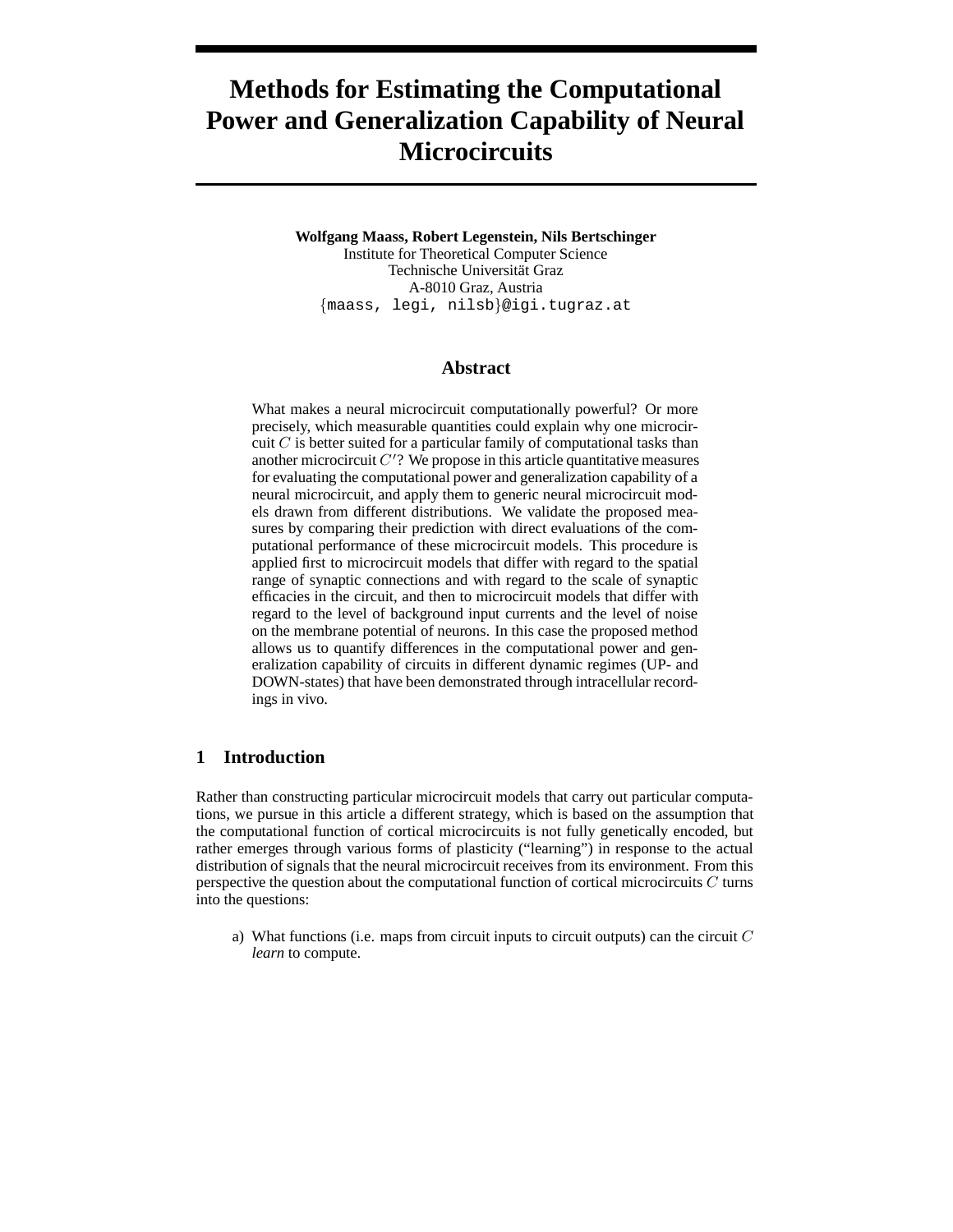#### b) How well can the circuit  $C$  generalize a specific learned computational function to new inputs?

We propose in this article a conceptual framework and quantitative measures for the investigation of these two questions. In order to make this approach feasible, in spite of numerous unknowns regarding synaptic plasticity and the distribution of electrical and biochemical signals impinging on a cortical microcircuit, we make in the present first step of this approach the following simplifying assumptions:

1. Particular neurons ("readout neurons") learn via synaptic plasticity to extract specific information encoded in the spiking activity of neurons in the circuit.

2. We assume that the cortical microcircuit itself is highly recurrent, but that the impact of feedback that a readout neuron might send back into this circuit can be neglected.<sup>1</sup>

3. We assume that synaptic plasticity of readout neurons enables them to learn arbitrary linear transformations. More precisely, we assume that the input to such readout neuron can be approximated by a term  $\sum_{i=1}^{n-1} w_i x_i(t)$ , where  $n-1$  is the number of presynaptic neurons,  $x_i(t)$  results from the output spike train of the *i*th presynaptic neuron by filtering it according to the low-pass filtering property of the membrane of the readout neuron, <sup>2</sup> and  $w_i$  is the efficacy of the synaptic connection. Thus  $w_i x_i(t)$  models the time course of the contribution of previous spikes from the ith presynaptic neuron to the membrane potential at the soma of this readout neuron. We will refer to the vector  $x(t)$  as the *circuit state at time* t.

Under these unpleasant but apparently unavoidable simplifying assumptions we propose new quantitative criteria based on rigorous mathematical principles for evaluating a neural microcircuit C with regard to questions a) and b). We will compare in sections 4 and 5 the predictions of these quantitative measures with the actual computational performance achieved by 132 different types of neural microcircuit models, for a fairly large number of different computational tasks. All microcircuit models that we consider are based on biological data for generic cortical microcircuits (as described in section 3), but have different settings of their parameters.

## **2 Measures for the kernel-quality and generalization capability of neural microcircuits**

One interesting measure for probing the computational power of a neural circuit is the pairwise separation property considered in [Maass et al., 2002]. This measure tells us to what extent the current circuit state  $x(t)$  reflects details of the input stream that occurred some time back in the past (see Fig. 1). Both circuit 2 and circuit 3 could be described as being chaotic since state differences resulting from earlier input differences persist. The "edge-ofchaos" [Langton, 1990] lies somewhere between points 1 and 2 according to Fig. 1c). But the best computational performance occurs between points 2 and 3 (see Fig. 2b)). Hence the "edge-of-chaos" is not a reliable predictor of computational power for circuits of spiking neurons. In addition, most real-world computational tasks require that the circuit gives a desired output not just for 2, but for a fairly large number  $m$  of significantly different inputs. One could of course test whether a circuit C can separate each of the  $\binom{m}{2}$  pairs of

<sup>&</sup>lt;sup>1</sup>This assumption is best justified if such readout neuron is located for example in another brain area that receives massive input from many neurons in this microcircuit and only has diffuse backwards projection. But it is certainly problematic and should be addressed in future elaborations of the present approach.

<sup>&</sup>lt;sup>2</sup>One can be even more realistic and filter it also by a model for the short term dynamics of the synapse into the readout neuron, but this turns out to make no difference for the analysis proposed in this article.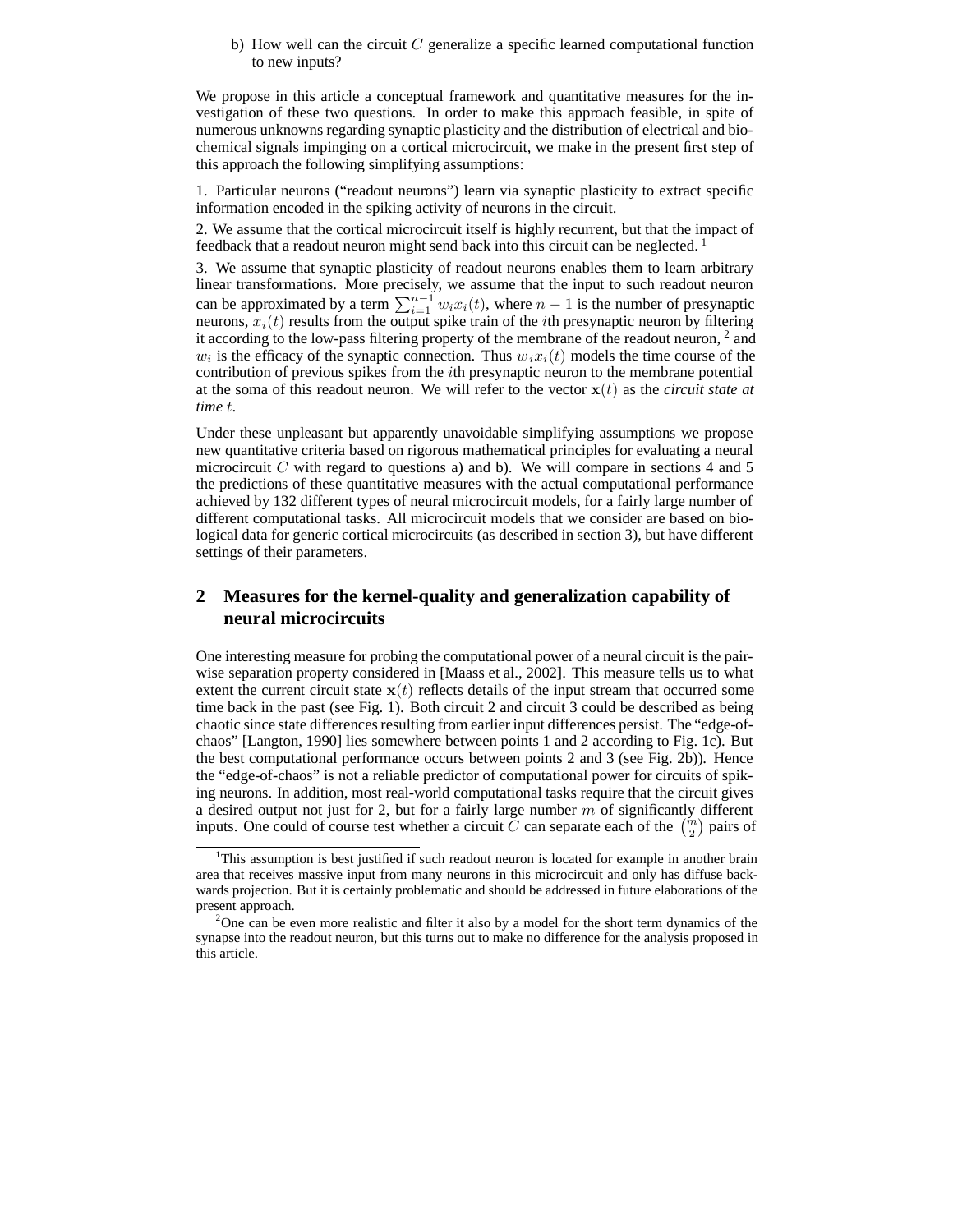

Figure 1: Pointwise separation property for different types of neural microcircuit models as specified in section 3. Each circuit C was tested for two arrays u and v of 4 input spike trains at 20 Hz over 3 s that differed only during the first second. **a)** Euclidean differences between resulting circuit states  $x_u(t)$  and  $x_v(t)$  for  $t = 3$  s, averaged over 20 circuits C and 20 pairs u, v for each indicated value of  $\lambda$  and  $W_{scale}$  (see section 3). **b**) Temporal evolution of  $\|\mathbf{x}_u(t) - \mathbf{x}_v(t)\|$  for 3 different circuits with values of  $\lambda$ ,  $W_{scale}$  according to the 3 points marked in panel a) ( $\lambda = 1.4, 2, 3$  and  $W_{scale} = 0.3, 0.7, 2$  for circuit 1, 2, and 3 respectively). **c**) Pointwise separation along a straight line between point 1 and point 2 of panel a).

such inputs. But even if the circuit can do this, we do not know whether a neural readout from such circuit would be able to produce given target outputs for these  $m$  inputs.

Therefore we propose here the *linear separation property* as a more suitable quantitative measure for evaluating the computational power of a neural microcircuit (or more precisely: the kernel-quality of a circuit; see below). To evaluate the linear separation property of a circuit C for m different inputs  $u_1, \ldots, u_m$  (which are in this article always functions of time, i.e. input streams such as for example multiple spike trains) we compute the rank of the  $n \times m$  matrix M whose columns are the circuit states  $x_{u_i}(t_0)$  resulting at some fixed time  $t_0$  for the preceding input stream  $u_i$ . If this matrix has rank  $m$ , then it is *guaranteed* that *any* given assignment of target outputs  $y_i \in \mathbb{R}$  at time  $t_0$  for the inputs  $u_i$  can be implemented by this circuit  $C$  (in combination with a linear readout). In particular, each of the 2 <sup>m</sup> possible binary classifications of these m inputs can then be carried out by a *linear* readout from this fixed circuit  $C$ . Obviously such insight is much more informative than a demonstration that some *particular* classification task can be carried out by such circuit C. If the rank of this matrix M has a value  $r < m$ , then this value r can still be viewed as a measure for the computational power of this circuit  $C$ , since  $r$  is the number of "degrees of freedom" that a linear readout has in assigning target outputs  $y_i$  to these inputs  $u_i$  (in a way which can be made mathematically precise with concepts of linear algebra). Note that this rank-measure for the linear separation property of a circuit  $C$  may be viewed as an empirical measure for its *kernel-quality*, i.e. for the complexity and diversity of nonlinear operations carried out by  $C$  on its input stream in order to boost the classification power of a subsequent *linear* decision-hyperplane (see [Vapnik, 1998]).

Obviously the preceding measure addresses only one component of the computational performance of a neural circuit C. Another component is its capability to *generalize* a learnt computational function to *new* inputs. Mathematical criteria for generalization capability are derived in [Vapnik, 1998] (see ch. 4 of [Cherkassky and Mulier, 1998] for a compact account of results relevant for our arguments). According to this mathematical theory one can quantify the generalization capability of any learning device in terms of the VC-dimension of the class  $H$  of hypotheses that are potentially used by that learning device.<sup>3</sup> More pre-

<sup>&</sup>lt;sup>3</sup>The VC-dimension (of a class H of maps H from some universe  $S_{univ}$  of inputs into  $\{0, 1\}$ ) is defined as the size of the largest subset  $S \subseteq S_{univ}$  which can be *shattered* by H. One says that  $S \subseteq S_{univ}$  is shattered by H if for *every* map  $f : S \to \{0,1\}$  there exists a map H in H such that  $H(u) = f(u)$  for all  $u \in S$  (this means that *every* possible binary classification of the inputs  $u \in S$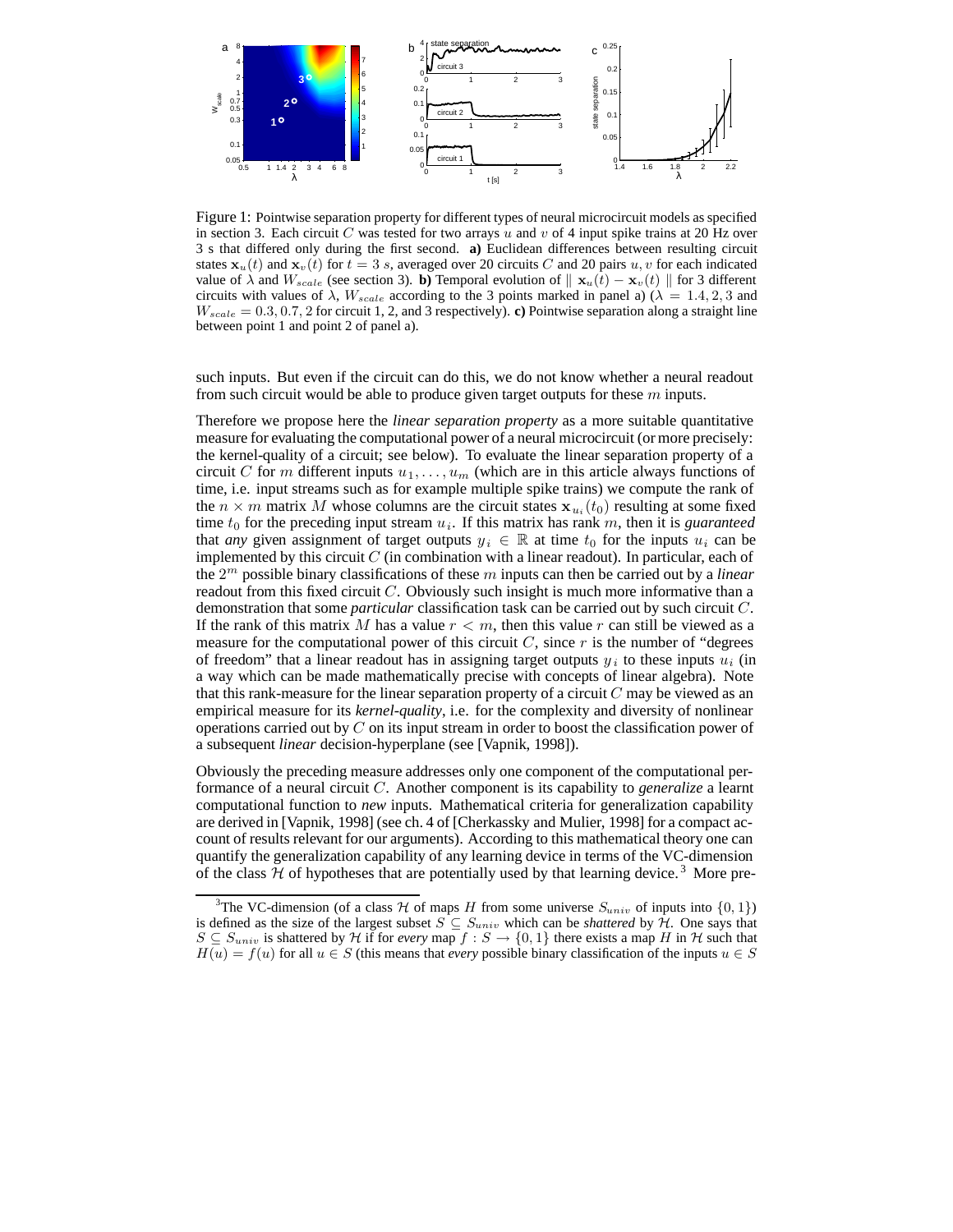cisely: if VC-dimension (H) is substantially smaller than the size of the training set  $S_{train}$ , one can prove that this learning device generalizes well, in the sense that the hypothesis (or input-output map) produced by this learning device is likely to have for new examples an error rate which is not much higher than its error rate on  $S_{train}$ , provided that the new examples are drawn from the same distribution as the training examples (see equ. 4.22 in [Cherkassky and Mulier, 1998]).

We apply this mathematical framework to the class  $\mathcal{H}_C$  of all maps from a set  $S_{univ}$  of inputs u into  $\{0, 1\}$  which can be implemented by a circuit C. More precisely:  $\mathcal{H}_C$  consists of all maps from  $S_{univ}$  into  $\{0, 1\}$  that a linear readout from circuit C with fixed internal parameters (weights etc.) but arbitrary weights  $w \in \mathbb{R}^n$  of the readout (that classifies the circuit input u as belonging to class 1 if  $\mathbf{w} \cdot \mathbf{x}_u(t_0) \ge 0$ , and to class 0 if  $\mathbf{w} \cdot \mathbf{x}_u(t_0) < 0$ could possibly implement.

Whereas it is very difficult to achieve tight theoretical bounds for the VC-dimension of even much simpler neural circuits, see [Bartlett and Maass, 2003], one can efficiently estimate the VC-dimension of the class  $\mathcal{H}_C$  that arises in our context for some finite ensemble  $S_{univ}$ of inputs (that contains all examples used for training or testing) by using the following mathematical result (which can be proved with the help of Radon's Theorem):

**Theorem 2.1** Let r be the rank of the  $n \times s$  matrix consisting of the s vectors  $\mathbf{x}_u(t_0)$ *for all inputs* u *in* Suniv *(we assume that* Suniv *is finite and contains* s *inputs). Then*  $r \leq VC$ -dimension( $\mathcal{H}_C$ )  $\leq r+1$ .

We propose to use the rank r defined in Theorem 2.1 as an estimate of VC-dimension( $\mathcal{H}_C$ ), and hence as a measure that informs us about the generalization capability of a neural microcircuit C. It is assumed here that the set  $S_{univ}$  contains many noisy variations of the same input signal, since otherwise learning with a randomly drawn training set  $S_{train} \subseteq S_{univ}$  has no chance to generalize to new noisy variations. Note that each family of computational tasks induces a particular notion of what aspects of the input are viewed as noise, and what input features are viewed as signals that carry information which is relevant for the target output for at least one of these computational tasks. For example for computations on spike patterns some small jitter in the spike timing is viewed as noise. For computations on firing rates even the sequence of interspike intervals and temporal relations between spikes that arrive from different input sources are viewed as noise, as long as these input spike trains represent the same firing rates. Examples for both families of computational tasks will be discussed in this article.

#### **3 Models for generic cortical microcircuits**

We test the validity of the proposed measures by comparing their predictions with direct evaluations of the computational performance for a large variety of models for generic cortical microcircuits consisting of 540 neurons. We used leaky-integrate-and-fire neurons <sup>4</sup> and biologically quite realistic models for dynamic synapses. <sup>5</sup> Neurons (20 % of which were randomly chosen to be inhibitory) were located on the grid points of a 3D grid of dimensions  $6 \times 6 \times 15$  with edges of unit length. The probability of a synaptic connection

can be carried out by some hypothesis  $H$  in  $H$ ).

<sup>&</sup>lt;sup>4</sup>Membrane voltage  $V_m$  modeled by  $\tau_m \frac{dV_m}{dt} = -(V_m - V_{resting}) + R_m \cdot (I_{syn}(t) + I_{background} + I_{noise})$ , where  $\tau_m = 30$  ms is the membrane time constant,  $I_{syn}$  models synaptic inputs from other neurons in the circuits,  $I_{background}$  models a constant unspecific background input and  $I_{noise}$  models noise in the input.

<sup>&</sup>lt;sup>5</sup>Short term synaptic dynamics was modeled according to [Markram et al., 1998], with distributions of synaptic parameters U (initial release probability),  $D$  (time constant for depression),  $F$  (time constant for facilitation) chosen to reflect empirical data (see [Maass et al., 2002] for details).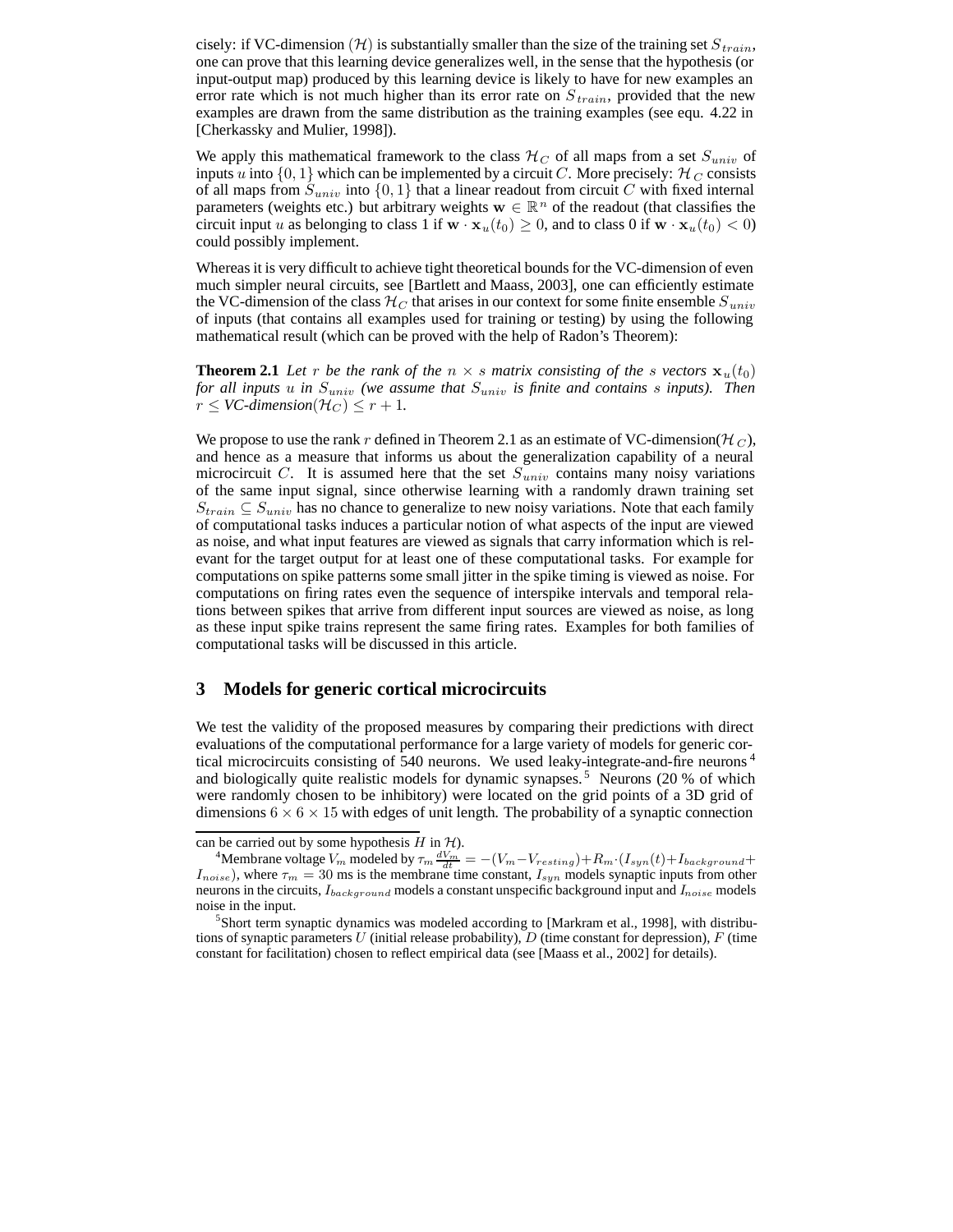from neuron a to neuron b was proportional to  $exp(-D^2(a, b)/\lambda^2)$ , where  $D(a, b)$  is the Euclidean distance between a and b, and  $\lambda$  regulates the spatial scaling of synaptic connectivity. Synaptic efficacies w were chosen randomly from distributions that reflect biological data (as in [Maass et al., 2002]), with a common scaling factor  $W_{scale}$ .



Figure 2: Performance of different types of neural microcircuit models for classification of spike patterns. **a)** In the top row are two examples of the 80 spike patterns that were used (each consisting of 4 Poisson spike trains at 20 Hz over 200 ms), and in the bottom row are examples of noisy variations (Gaussian jitter with SD 10 ms) of these spike patterns which were used as circuit inputs. **b)** Fraction of examples (for 200 test examples) that were correctly classified by a linear readout (trained by linear regression with 500 training examples). Results are shown for 90 different types of neural microcircuits C with  $\lambda$  varying on the x-axis and  $W_{scale}$  on the y-axis (20 randomly drawn circuits and 20 target classification functions randomly drawn from the set of  $2^{80}$  possible classification functions were tested for each of the 90 different circuit types, and resulting correctness-rates were averaged. The mean SD of the results is 0.028.). Points 1, 2, 3 defined as in Fig. 1.

Linear readouts from circuits with  $n - 1$  neurons were assumed to compute a weighted sum  $\sum_{i=1}^{n-1} w_i x_i(t) + w_0$  (see section 1). In order to simplify notation we assume that the vector  $\mathbf{x}(t)$  contains an additional constant component  $x_0(t) = 1$ , so that one can write  $\mathbf{w} \cdot \mathbf{x}(t)$  instead of  $\sum_{i=1}^{n-1} w_i x_i(t) + w_0$ . In the case of classification tasks we assume that the readout outputs  $\overline{1}$  if  $\mathbf{w} \cdot \mathbf{x}(t) \geq 0$ , and 0 otherwise.

## **4 Evaluating the influence of synaptic connectivity on computational performance**

Neural microcircuits were drawn from the distribution described in section 3 for 10 different values of  $\lambda$  (which scales the number and average distance of synaptically connected neurons) and 9 different values of  $W_{scale}$  (which scales the efficacy of all synaptic connections). 20 microcircuit models  $C$  were drawn for each of these 90 different assignments of values to  $\lambda$  and  $W_{scale}$ . For each circuit a linear readout was trained to perform one (randomly chosen) out of  $2^{80}$  possible classification tasks on noisy variations u of 80 fixed spike patterns as circuit inputs  $u$ . The target performance of any such circuit input was to output at time  $t = 100$  ms the class (0 or 1) of the spike pattern from which the preceding circuit input had been generated (for some arbitrary partition of the 80 fixed spike patterns into two classes. Each spike pattern u consisted of 4 Poisson spike trains over 200 ms. Performance results are shown in Fig. 2b for 90 different types of neural microcircuit models.

We now test the predictive quality of the two proposed measures for the computational power of a microcircuit on spike patterns. One should keep in mind that the proposed measures do not attempt to test the computational capability of a circuit for one particular computational task, but for *any* distribution on  $S_{univ}$  and for a very large (in general infinitely large) family of computational tasks that only have in common a particular bias regarding which aspects of the incoming spike trains may carry information that is relevant for the target output of computations, and which aspects should be viewed as noise. Fig. 3a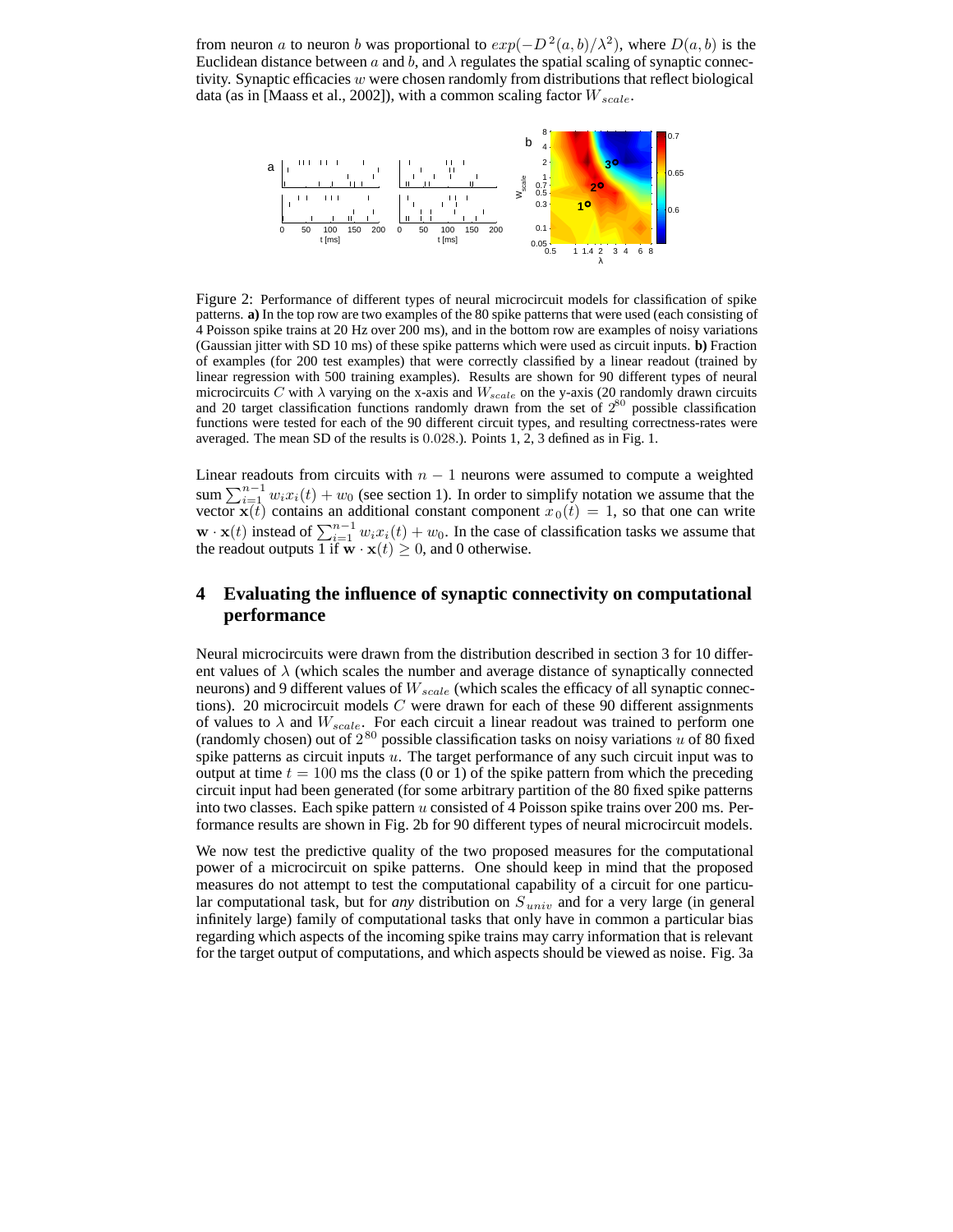

Figure 3: Values of the proposed measures for computations on spike patterns. **a)** Kernel-quality for spike patterns of 90 different circuit types (average over 20 circuits, mean  $SD = 13$ ; For each circuit, the average over 5 different sets of spike patterns was used).<sup>6</sup> **b)** Generalization capability for spike patterns: estimated VC-dimension of  $H_C$  (for a set  $S_{univ}$  of inputs u consisting of 500 jittered versions of 4 spike patterns), for 90 different circuit types (average over 20 circuits, mean  $SD = 14$ ; For each circuit, the average over 5 different sets of spike patterns was used). **c)** Difference of both measures (mean  $SD = 5.3$ ). This should be compared with actual computational performance plotted in Fig. 2b. Points 1, 2, 3 defined as in Fig. 1.

such computation, since there the kernel-quality of the circuits is too low. Fig. 3b explains *why* the upper right part of the parameter map in Fig. 2b is less suitable, since a higher VC-dimension (for a training set of fixed size) entails poorer generalization capability. We are not aware of a theoretically founded way of combining both measures into a single value that predicts overall computational performance. But if one just takes the difference of both measures then the resulting number (see Fig. 3c) predicts quite well which types of neural microcircuit models perform well for the particular computational tasks considered in Fig. 2b.

## **5 Evaluating the computational power of neural microcircuit models in UP- and DOWN-states**

Data from numerous intracellular recordings suggest that neural circuits in vivo switch between two different dynamic regimes that are commonly referred to as UP- and DOWN states. UP-states are characterized by a bombardment with synaptic inputs from recurrent activity in the circuit, resulting in a membrane potential whose average value is significantly closer to the firing threshold, but also has larger variance. We have simulated these different dynamic regimes by varying the background current  $I_{background}$  and the noise current  $I_{noise}$ . Fig. 4a shows that one can simulate in this way different dynamic regimes of the same circuit where the time course of the membrane potential qualitatively matches data from intracellular recordings in UP- and DOWN-states (see e.g. [Shu et al., 2003]). We have tested the computational performance of circuits in 42 different dynamic regimes (for 7 values of  $I_{background}$  and 6 values of  $I_{noise}$ ) with 3 complex nonlinear computations on firing rates of circuit inputs.<sup>7</sup> Inputs u consisted of 4 Poisson spike trains with timevarying rates (drawn independently every 30 ms from the interval of 0 to 80 Hz for the first two and the second two of 4 input spike trains, see middle row of Fig. 4a for a sample). Let  $f_1(t)$   $(f_2(t))$  be the actual sum of rates normalized to the interval [0, 1] for the first

<sup>&</sup>lt;sup>6</sup>The rank of the matrix consisting of 500 circuit states  $x_u(t)$  for  $t = 200$  ms was computed for 500 spike patterns over 200 ms as described in section 2, see Fig. 2a.

 $7$ Computations on firing rates were chosen as benchmark tasks both because UP states were conjectured to enhance the performance for such tasks, and because we want to show that the proposed measures are applicable to other types of computational tasks than those considered in section 4.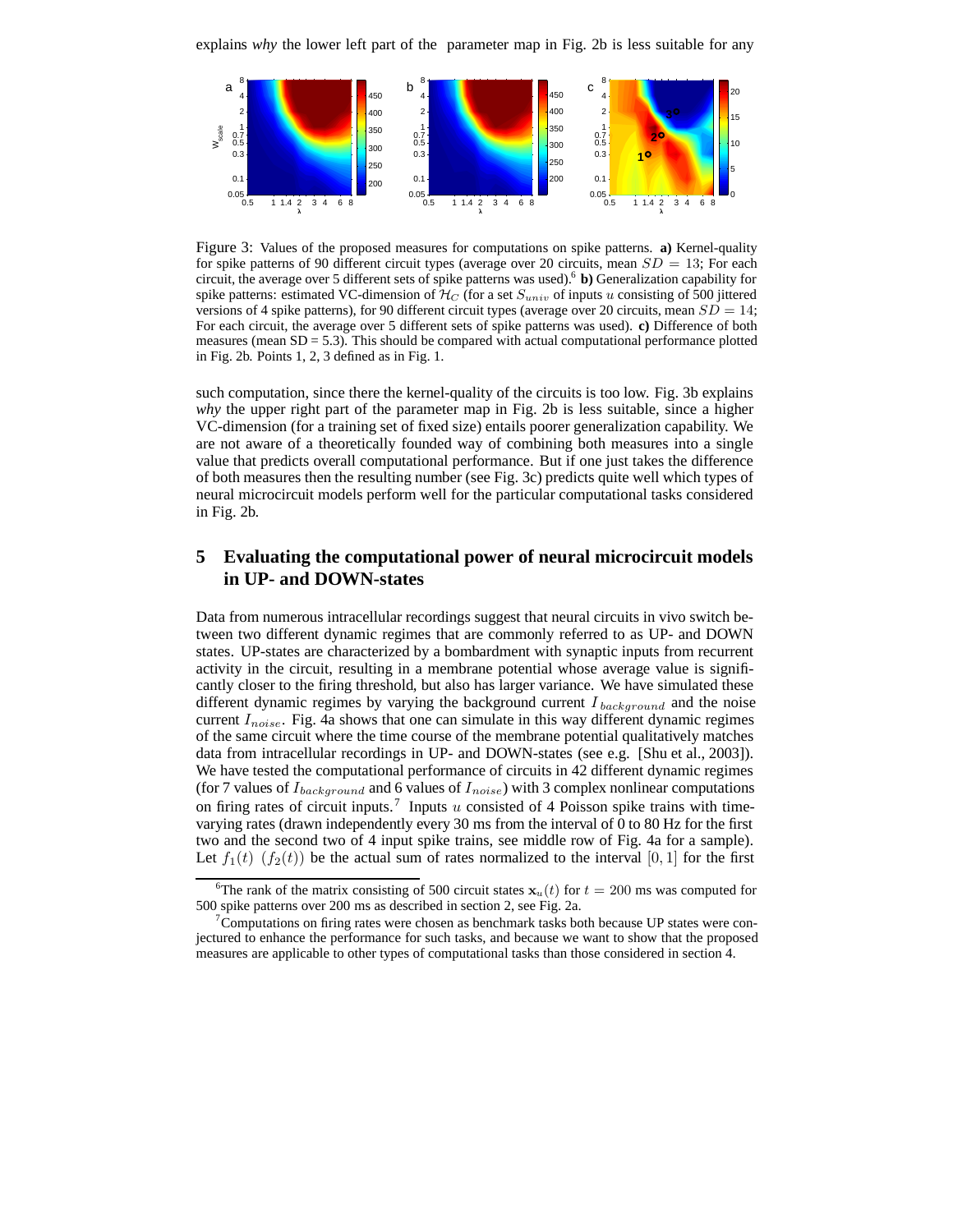

Figure 4: Analysis of the computational power of simulated neural microcircuits in different dynamic regimes. **a)** Membrane potential (for a firing threshold of 15 mV) of two randomly selected neurons from circuits in the two parameter regimes marked in panel b), as well as spike rasters for the same two parameter regimes (with the actual circuit inputs shown between the two rows). **b)** Estimates of the kernel-quality for input streams u with  $3<sup>4</sup>$  different combinations of firing rates from 0, 20, 40 Hz in the 4 input spike trains (mean  $SD = 12$ ). **c**) Estimate of the VC-dimension for a set  $S_{univ}$  of inputs consisting of 200 different spike trains u that represent 2 different combinations of firing rates (mean  $SD = 4.6$ ). **d**) Difference of measures from panels b and c (after scaling each linearly into a common range [0,1]). **e), f), g)**: Evaluation of the computational performance (correlation coefficient; all for test data; mean  $SD$  is 0.06, 0.04, and 0.03 for panels e), f), and g) respectively.) of the same circuits in different dynamic regimes for computations involving multiplication and absolute value of differences of firing rates (see text). The theoretically predicted parameter regime with good computational performance for *any* computations on firing rates (see panel d) agrees quite well with the intersection of areas with good computational performance in panels e, f, g.

two (second two) input spike trains computed from the time interval  $[t - 30ms, t]$ . The computational tasks considered in Fig. 4 were to compute online (and in real-time) every 30 ms the functions  $f_1(t) \cdot f_2(t)$  (see panel e), to decide whether the value of the product  $f_1(t) \cdot f_2(t)$  lies in the interval [0.1, 0.3] or lies outside of this interval (see panel f), and to decide whether the absolute value of the difference  $f_1(t) - f_2(t)$  is greater than 0.25 (see panel g).

We wanted to test whether the proposed measures for computational power and generalization capability were able to make reasonable predictions for this completely different parameter map, and for computations on firing rates instead of spike patterns. It turns out that also in this case the kernel-quality (Fig. 4b) explains why circuits in the dynamic regime corresponding to the left-hand side of the parameter map have inferior computational power for all three computations on firing rates (see Fig. 4 e,f,g). The VC-dimension (Fig. 4c) explains the decline of computational performance in the right part of the parameter map. The difference of both measures (Fig. 4d) predicts quite well the dynamic regime where high performance is achieved for all three computational tasks considered in Fig. 4 e,f,g. Note that Fig. 4e has high performance in the upper right corner, in spite of a very high VC-dimension. This could be explained by the inherent bias of linear readouts